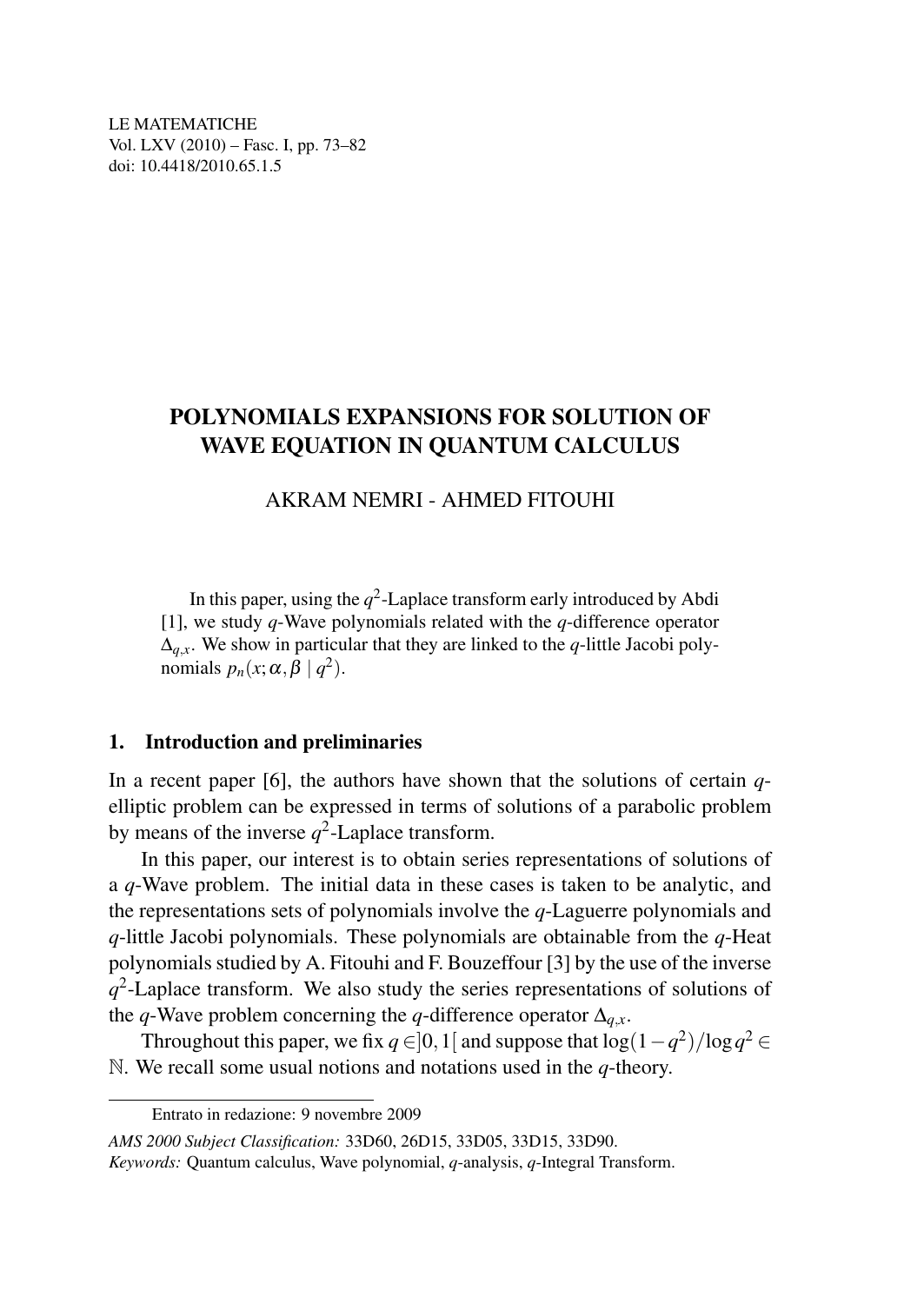The *q*-shifted factorials are defined by

$$
(a;q)_0 = 1, \quad (a;q)_n = \prod_{k=0}^{n-1} (1 - aq^k), \quad (a;q)_{\infty} = \prod_{k=0}^{\infty} (1 - aq^k) \tag{1}
$$

and more generally:

$$
(a_1, \cdots, a_r; q)_n = \prod_{k=1}^r (a_k; q)_n.
$$
 (2)

A basic hypergeometric series is

$$
{}_{r}\varphi_s(a_1,\dots,a_r;b_1,\dots,b_s;q,x)=\sum_{n=0}^{\infty}\frac{(a_1,\dots,a_r;q)_n}{(b_1,\dots,b_s;q)_n(q;q)_n}[(-1)^n q^{\frac{n(n-1)}{2}}]^{1+s-r}x^n.
$$

A function *f* is said to be *q*-regular at zero [2] if  $\lim_{n \to \infty} f(xq^n) = f(0)$  exists and does not depend of *x*. The *q*-derivative  $D_q f$  [9] of a function *f* is defined by:

$$
D_{q,x}f(x) = \frac{f(x) - f(qx)}{(1 - q)x}, \quad x \neq 0.
$$
 (3)

The *q*-derivative at zero [2] is defined by

$$
D_{q,x}f(0) = \lim_{n \to +\infty} \frac{f(xq^n) - f(0)}{xq^n},
$$
\n(4)

where the limit exists and independent of *x*.

For  $n \in \mathbb{N}$ ,

$$
D_{q,x}^n f(x) = \frac{(-1)^n}{x^n (1-q)^n} \sum_{k=0}^n (-1)^k \frac{(q;q)_n}{(q;q)_{n-k}(q;q)_k} q^{-(n-k)(n-k-1)/2} f(q^{n-k}x) \tag{5}
$$

The *q*-analogue of  $(a+b)^n$  is a non commutative term  $(a+b)^n_q$  given by

$$
(a+b)_q^n = \begin{cases} a^n(-\frac{b}{a};q)_n, & a \neq 0\\ q^{n(n-1)/2}b^n, & a = 0. \end{cases}
$$
 (6)

It is clear that  $(a+b)_q^n$  and  $(b+a)_q^n$  are not always the same.

Some *q*-functional spaces will be used to establish our result. We begin by putting

$$
\mathbb{R}_q = \{ \pm q^k, k \in \mathbb{Z} \} \cup \{ 0 \}, \quad \mathbb{R}_{q,+} = \{ +q^k, k \in \mathbb{Z} \}
$$
 (7)

and we define  $\mathscr{E}_{q,*}(\mathbb{R}_q)$  the space of even functions infinitely q-differentiable at zero.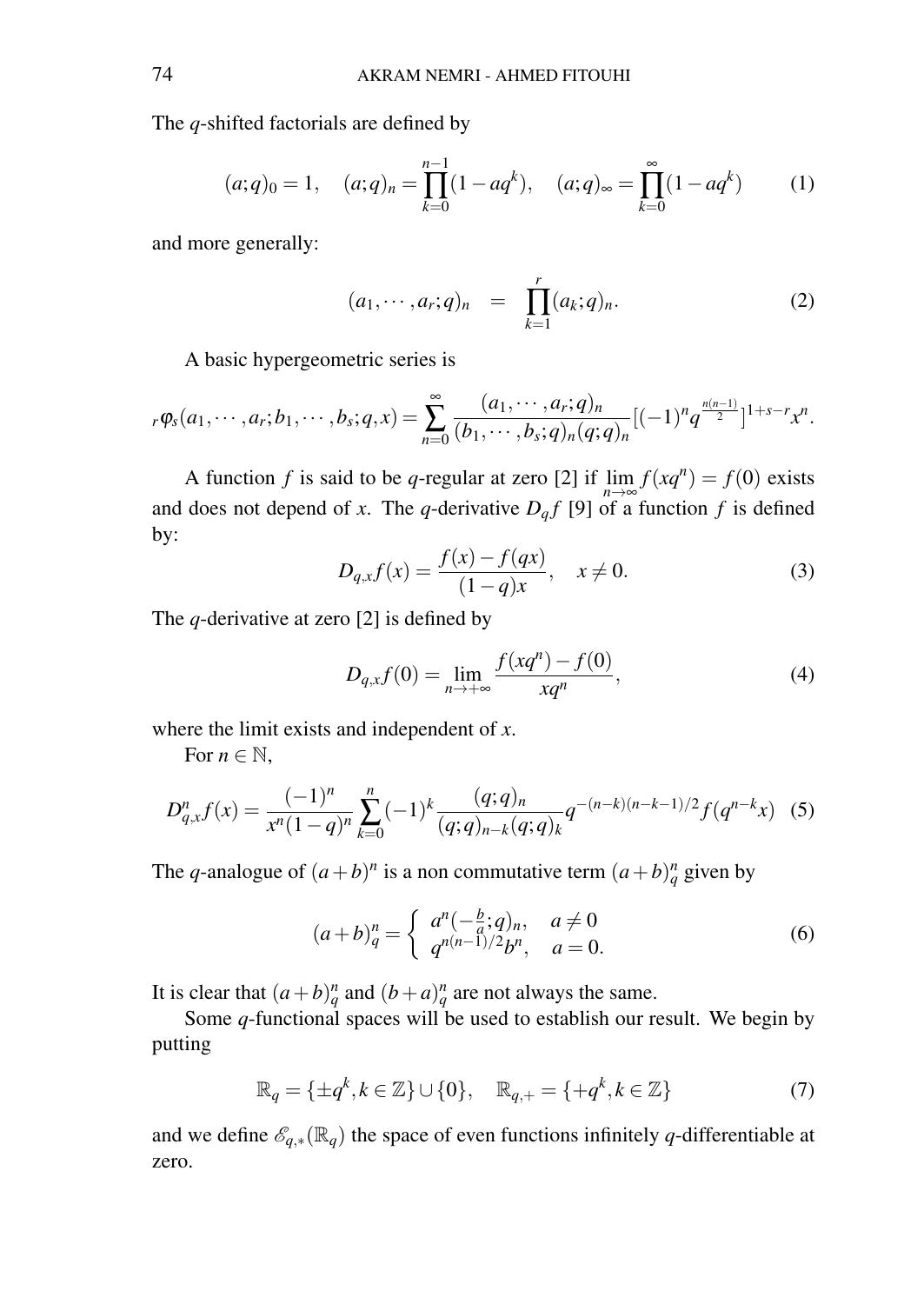We also denote

$$
[x]_q = \frac{1 - q^x}{1 - q}, \quad [n]_q! = \frac{(q; q)_n}{(1 - q)^n}.
$$
 (8)

The *q*-shift operators are

$$
(\Lambda_{q,x}f)(x) = f(qx), \qquad (\Lambda_{q,x}^{-1}f)(x) = \Lambda_{q^{-1},x}f(x). \tag{9}
$$

We consider the *q*-difference operator

$$
\Delta_{q,x} = \Lambda_{q,x}^{-1} D_{q,x}^2. \tag{10}
$$

Koornwinder and Swarttouw introduced *q*-trigonometric function denoted in [10] by  $cos(x; q^2)$  and  $sin(x; q^2)$ , we have in particular:

$$
\cos(x;q^2) = {}_1\varphi_1(0,q,q^2;(1-q)^2x^2) = \sum_{n=0}^{\infty} (-1)^n b_n(x;q^2)
$$
 (11)

where we have put

$$
b_n(x;q^2) = b_n(1;q^2)x^{2n} = q^{n(n-1)} \frac{(1-q)^{2n}}{(q;q)_{2n}} x^{2n}.
$$
 (12)

More generally the normalized *q*-Bessel function [4] is given by

$$
j_{\alpha}(x;q^2) = \Gamma_{q^2}(\alpha+1)q^{n(n-1)} \frac{q^{\alpha}(1+q)^{\alpha}}{x^{\alpha}} J_{\alpha}((1-q)x;q^2) \quad (13)
$$

$$
= \sum_{n=0}^{\infty} (-1)^n b_{n,\alpha}(x, q^2)
$$
 (14)

where  $J_{\alpha}(x; q^2)$  is the Hahn Exton *q*-Bessel function [12] and

$$
b_{n,\alpha}(x,q^2) = b_{n,\alpha}(1,q^2)x^{2n} = \frac{\Gamma_{q^2}(\alpha+1)q^{n(n-1)}}{(1+q)^{2n}\Gamma_{q^2}(n+1)\Gamma_{q^2}(\alpha+n+1)}x^{2n}.
$$
 (15)

The  $q$ - $j_{\alpha}$  Bessel function  $j_{\alpha}(x;q^2)$  is entire function and tends to the normalized  $j_{\alpha}$  Bessel function as  $q \rightarrow 1^{-}$ .

One can see, after simple computation, that

$$
j_{-\frac{1}{2}}(x;q^2) = \cos(x;q^2), \qquad (16)
$$

$$
j_{\frac{1}{2}}(x;q^2) = \frac{\sin(x;q^2)}{x}.
$$
 (17)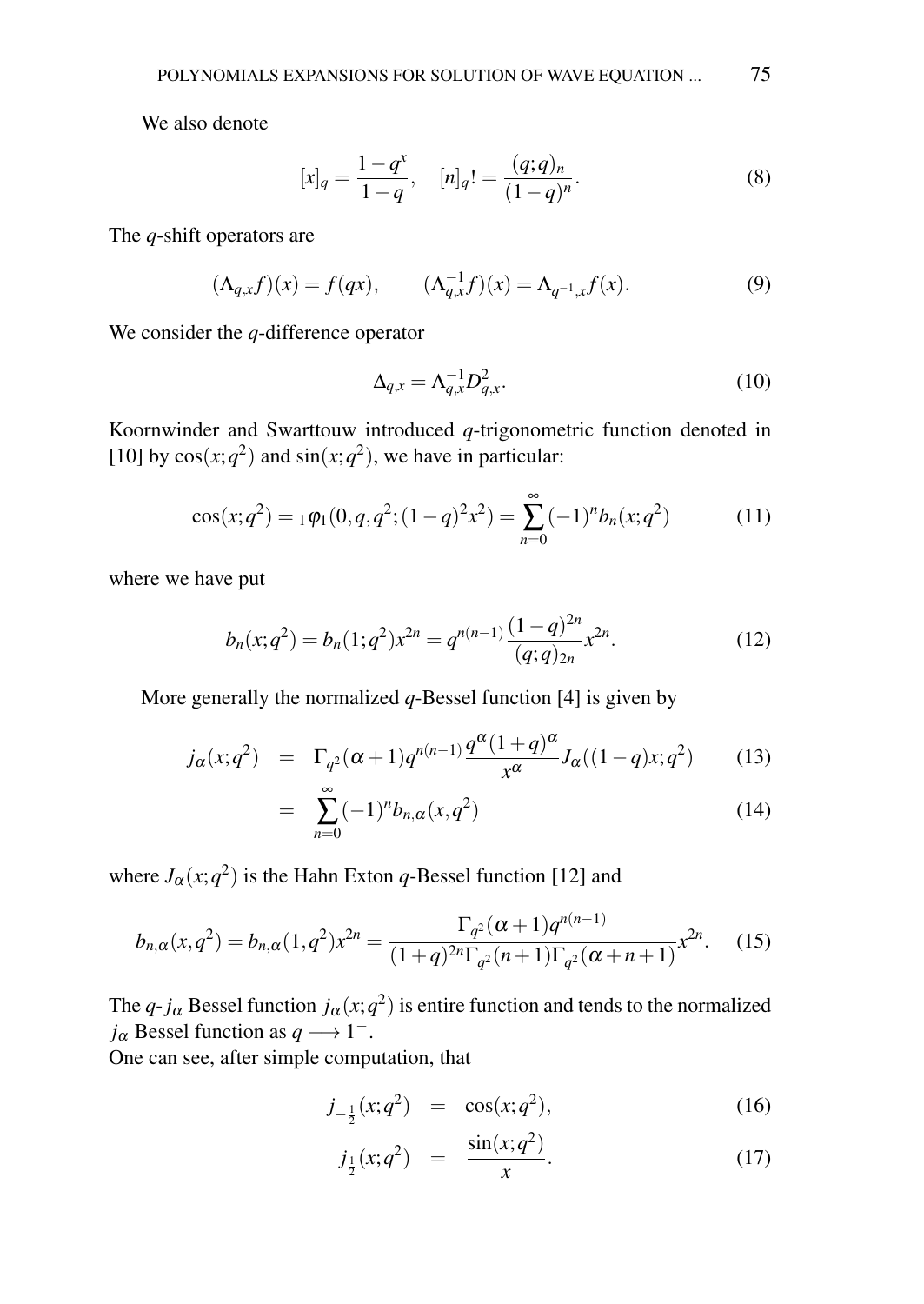The  $q^2$ -Jackson integral from 0 to *a* and from 0 to  $\infty$  are respectively defined by

$$
\int_0^a f(x)d_{q^2}x = (1-q^2)a\sum_{n=0}^\infty f(aq^{2n})q^{2n}, \int_0^\infty f(x)d_{q^2}x = (1-q^2)\sum_{-\infty}^{+\infty} f(q^{2n})q^{2n}.
$$

Note that for  $n \in \mathbb{Z}$  and  $a \in \mathbb{R}_q$ , we have

$$
\int_0^\infty f(q^{2n}x)d_{q^2}x = \frac{1}{q^{2n}} \int_0^\infty f(x)d_{q^2}x, \quad \int_0^a f(q^{2n}x)d_{q^2}x = \frac{1}{q^{2n}} \int_0^{aq^{2n}} f(x)d_{q^2}x.
$$
\n(18)

The *q* 2 -integration by parts is given for suitable function *f* and *g* regular at zero by:

$$
\int_{a}^{b} f(x)D_{q^{2},x}g(x)d_{q^{2}}x = \left[f(x)g(x)\right]_{a}^{b} - \int_{a}^{b} f(q^{2}x)D_{q^{2},x}g(x)d_{q^{2}}x.
$$
 (19)

The improper integral is defined in the following way (see [10]; [11])

$$
\int_0^{\infty/A} f(x) d_{q^2} x = (1 - q^2) \sum_{-\infty}^{+\infty} f\left(\frac{q^{2n}}{A}\right) \frac{q^{2n}}{A}, \quad A \neq 0.
$$
 (20)

We remark that, for  $n \in \mathbb{Z}$ , we have

$$
\int_0^{\infty/q^{2n}} f(x) d_{q^2} x = \int_0^{\infty} f(x) d_{q^2} x.
$$
 (21)

The  $q^2$ -analogue of the exponential function [7] are given by

$$
E_{q^2}(x) = o\varphi_0(-, -; q^2, -(1-q^2)x) = \sum_{n=0}^{\infty} q^{n(n-1)} \frac{(1-q^2)^n}{(q^2;q^2)_n} x^n
$$
 (22)  
=  $(-(1-q^2)x;q^2)_{\infty}$ , for  $x \in \mathbb{C}$ 

and

$$
e_{q^2}(x) = 1 \varphi_0(0, -; q^2, (1 - q^2)x) = \sum_{n=0}^{\infty} \frac{(1 - q^2)^n}{(q^2; q^2)_n} x^n
$$
  
=  $\frac{1}{((1 - q^2)x; q^2)_{\infty}}$ , for  $|x| < \frac{1}{1 - q^2}$ . (23)

They satisfy

$$
e_{q^2}(x).E_{q^2}(-x) = 1, \quad D_{q^2,x}e_{q^2}(x) = e_{q^2}(x), \quad D_{q^2,x}E_{q^2}(x) = E_{q^2}(q^2x). \tag{24}
$$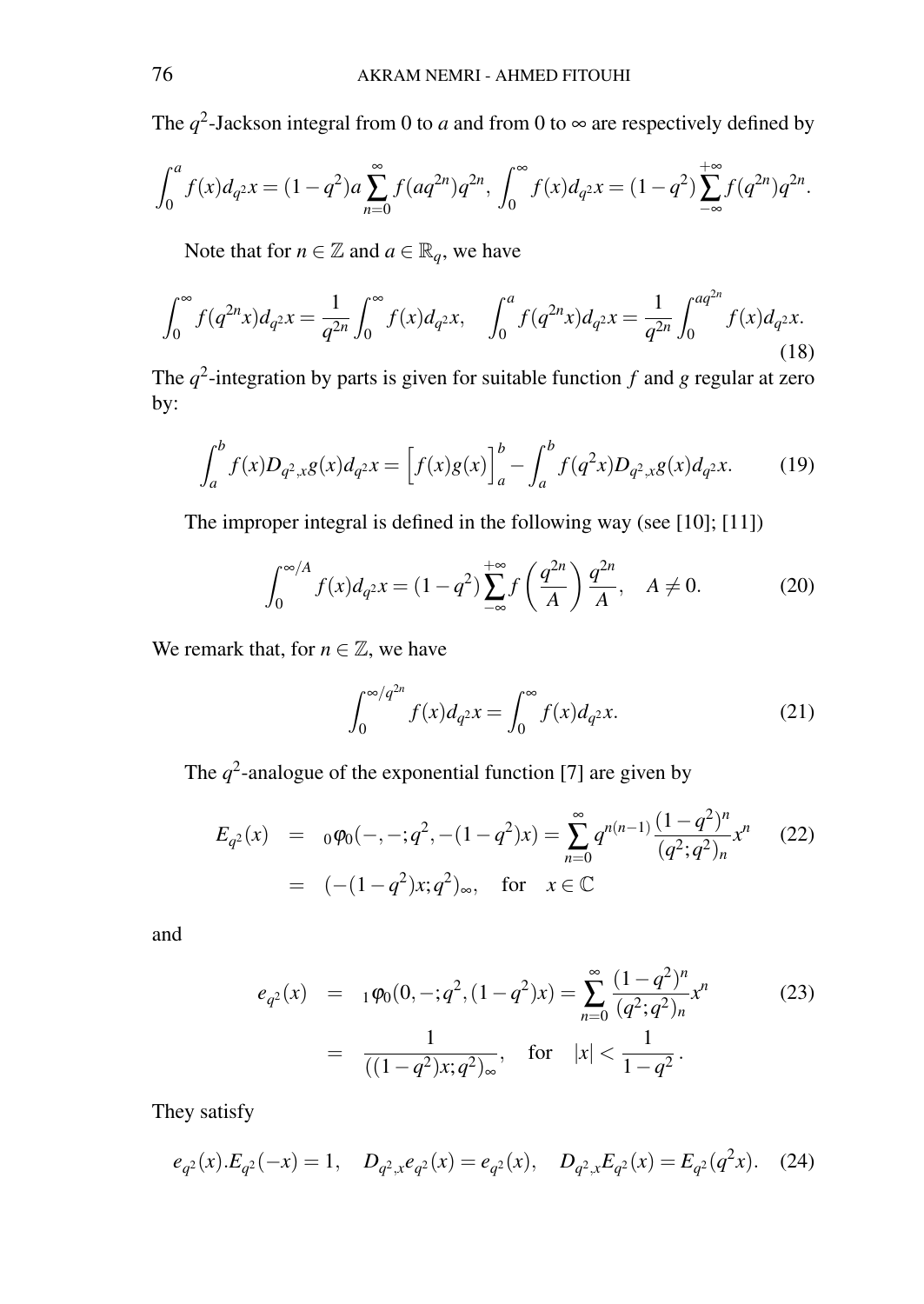The little *q*-Jacobi polynomials [7] is defined by

$$
p_n(x; \alpha, \beta | q) = \frac{q^{(n+\alpha)n} (q^{-n-\alpha}; q)_n}{(q^{n+\alpha+\beta+1}; q)_n} {}_2\varphi_1(q^{-n}, q^{n+\alpha+\beta+1}; q^{\alpha+1}; q, qx) \quad (25)
$$
  

$$
= \frac{q^{(n+\alpha)n} (q^{-n-\alpha}; q)_n}{(q^{n+\alpha+\beta+1}; q)_n} \sum_{k=0}^n \frac{(q^{-n}; q)_k (q^{n+\alpha+\beta+1}; q)_k}{(q^{\alpha+1}; q)_k} \frac{q^k x^k}{(q; q)_k}.
$$

Jackson [8] defined a  $q^2$ -analogue of the Gamma function by

$$
\Gamma_{q^2}(x) = \frac{(q^2;q^2)_{\infty}}{(q^{2x};q^2)_{\infty}}(1-q^2)^{1-x}.
$$
\n(26)

Abdi in [1], introduced the  $q^2$ -Laplace transform by

$$
\varphi(s) = \underset{c_1^{1/(1-\sigma^2)s}}{\sum} \{f(t)\}_{t \to s} \tag{27}
$$

$$
= \int_0^{1/(1-q^2)s} E_{q^2}(-q^2st) f(t) d_{q^2}t \tag{28}
$$

$$
= \int_0^{\infty/(1-q^2)s} E_{q^2}(-q^2st)f(t)d_{q^2}t.
$$
 (29)

Moreover, since  $\log(1 - q^2)/\log(q^2) \in \mathbb{N}$  and  $s \in \mathbb{R}_{q,+}$ , we obtain from (21) that the following  $q^2$ -integral representations hold:

$$
\varphi(s) = {}_{q^2} \mathcal{L}_s \{ f(t) \}_{t \to s} = \int_0^{\infty/s} E_{q^2}(-q^2 st) f(t) d_{q^2} t = \int_0^{\infty} E_{q^2}(-q^2 st) f(t) d_{q^2} t
$$
\n(30)

and (see [5] Theorem 1 )

$$
\Gamma_{q^2}(s) = \int_0^{+\infty} t^{s-1} E_{q^2}(-q^2 t) d_{q^2} t.
$$
 (31)

In [6], we have defined the *q*-Wave polynomials associated with the *q*difference operator  $\Delta_{q,x}$  by defining  $w_{1,2n}$  and  $w_{2,2n}$  given, for *x*,*t* in R, by:

$$
\begin{cases}\nw_{1,2n}(x,t;q^2) = [2n]_q! \sum_{k=0}^n q^{k^2} b_{n-k}(x;q^2) \frac{t^{2k}}{[2k]_q!} \\
w_{2,2n}(x,t;q^2) = [2n]_q! \sum_{k=0}^n q^{k^2} b_{n-k}(x;q^2) \frac{t^{2k+1}}{[2k+1]_q!}.\n\end{cases} (32)
$$

wich can be expressed in term of *q*-little Jacobi polynomial  $p_n(x; \alpha, \beta | q^2)$  [6] as follows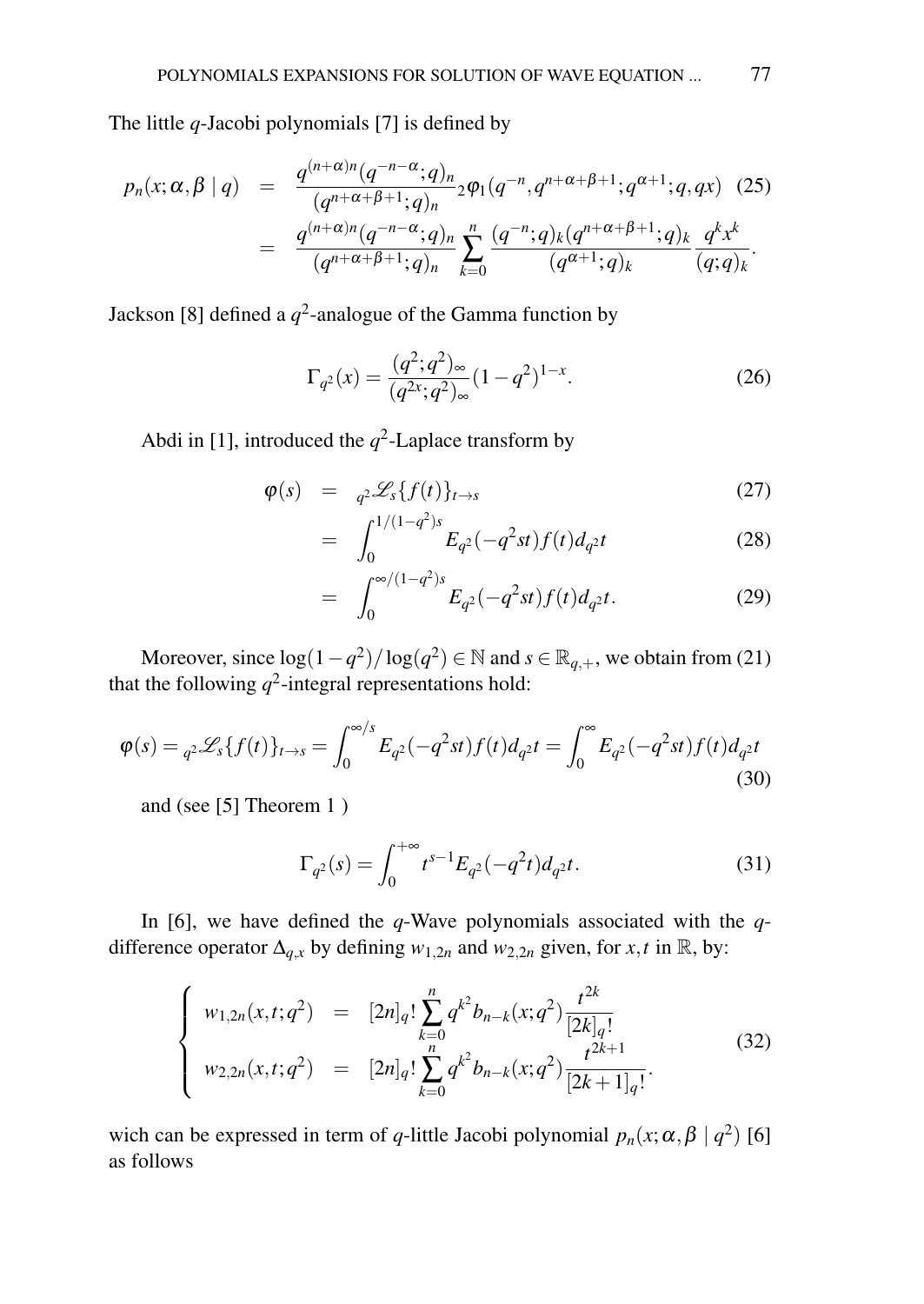**Proposition 1.1.** *For x, t in*  $\mathbb{R}_q$  *we have:* 

$$
w_{1,2n}(x,t;q^2) = (-1)^n q^{-n(n-1)} (q^2;q^2)_{n} t^{2n} p_n (q^{2n} x^2 / q^2 t^2; -1/2, -2n | q^2)
$$
  

$$
w_{2,2n}(x,t;q^2) = (-1)^n q^{-n(n+1)} (q^2;q^2)_{n} t^{2n+1} p_n (q^{2n} x^2 / t^2; -1/2, -2n-1 | q^2).
$$

**Proposition 1.2.** *For x, t in*  $\mathbb{R}$  *we have:* 

$$
| w_{1,2n}(x,t;q^2) | \leq q^{-n^2} \frac{[2n]_q!}{2} [(x+q^nt)_q^{2n} + (x-q^nt)_q^{2n}]
$$
  

$$
| w_{2,2n}(x,t;q^2) | \leq q^{-n^2} \frac{[2n]_q!}{2} t [(x+q^nt)_q^{2n} + (x-q^nt)_q^{2n}]
$$

*where*  $(a+b)_q^n$  *is given by* (6).

*Proof.* Owing to the relation

$$
(q^{-2n};q^2)_k = (-1)^k q^{k(k-1)-2nk} \frac{(q^2;q^2)_n}{(q^2;q^2)_{n-k}},
$$

we deduce, from Proposition 1.1, that

$$
w_{1,2n}(x,t;q^2) =
$$
  
\n
$$
= (-1)^n q^{n^2} (q;q)_{2n} t \sum_{k=0}^n (-1)^k \frac{q^{k(k-1)} q^k (q^{-2n};q^2)_k (q^2;q^2)_{n-k}}{(q;q)_{2n-2k}} x^{2k} t^{2n-2k-1}
$$
  
\n
$$
= (-1)^n q^{n^2} (q;q)_{2n} t^{2n} \sum_{k=0}^n \frac{q^{k(k-1)} q^{k^2-2nk} (q^2;q^2)_n}{(q;q^2)_k (q^2;q^2)_k (q^2;q^2)_{n-k} (q;q^2)_{n-k}} \frac{x^{2k}}{t^{2k}}
$$
  
\n
$$
= (-1)^n q^{n^2} (q;q)_{2n} t^{2n} \sum_{k=0}^n \begin{bmatrix} n \\ k \end{bmatrix}_{q^2} \frac{q^{k(k-1)} q^{k^2-2nk}}{(q;q^2)_k (q;q^2)_{n-k}} \frac{x^{2k}}{t^{2k}}.
$$

Hence

$$
\begin{array}{rcl} |w_{1,2n}(x,t;q^2)| & \leq & q^{n^2} \frac{(q;q)_{2n}}{(1-q)^n} t^{2n} \sum_{k=0}^n \left[ \begin{array}{c} n \\ k \end{array} \right]_{q^2} q^{k(k-1)} \left[ \frac{x^2}{q^{2n}t^2} \right]^k \\ & \leq & q^{n^2} \frac{(q;q)_{2n}}{(1-q)^n} t^{2n} (1 + \frac{x^2}{q^{2n}t^2})_q^n \\ & \leq & q^{-n^2} [2n]_q! (x^2 + q^{2n}t^2)_q^n. \end{array}
$$

The result is then deduced by the fact that:

$$
(x^{2} + q^{2n}t^{2})_{q}^{n} = \frac{1}{2} \left[ (x + q^{n}t)_{q}^{2n} - (x - q^{n}t)_{q}^{2n} \right].
$$
 (33)

 $\Box$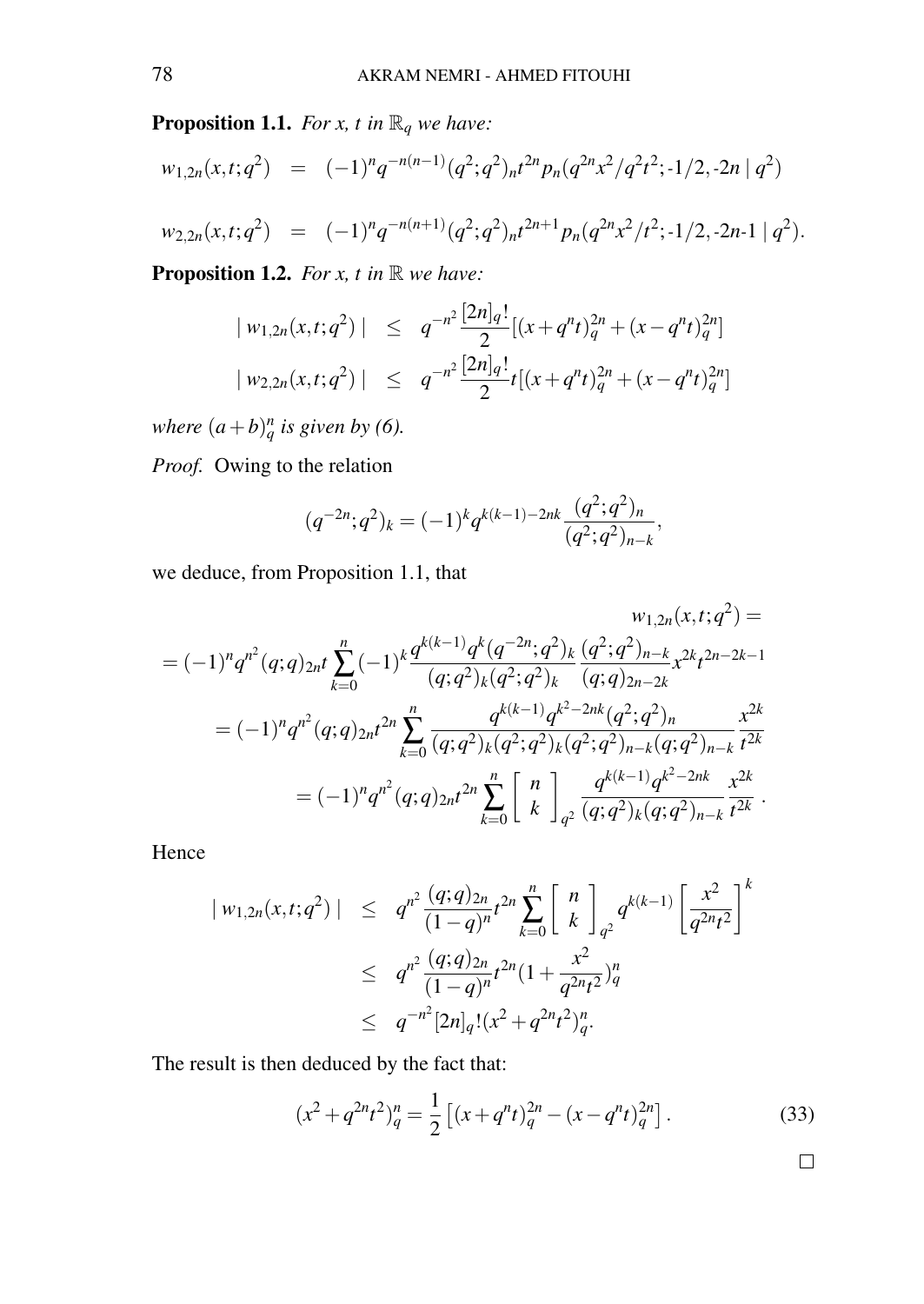**Proposition 1.3.** *For x, t in*  $\mathbb{R}$  *and n*  $\geq$  0*, we have:* 

$$
|D_{q,t}w_{1,2n}(x,t;q^2)| \leq q^{4n}C(q,n)t \left[ (x+q^nt)_q^{2n-2} + (x-q^nt)_q^{2n-2} \right]
$$

$$
|\Delta_{q,t}w_{1,2n}(x,t;q^2)| \leq
$$
  

$$
C(q,n) (x^2+t^2+q(1+q)[n-1]_{q^2}t^2) [(x+q^nt)^{2n-4}_{q}+(x-q^nt)^{2n-4}_{q}].
$$

*Furthermore*

$$
|\Delta_{q,x}w_{1,2n}(x,t;q^2)| \le C(q,n)(x^2+q^2(n-1)t^2+q(1+q))
$$
  
 
$$
\times [n-1]_{q^2}x^2)[(x+q^{n-1}t)_{q}^{2n-4}+(x-q^{n-1}t)_{q}^{2n-4}]
$$

*where the constant*  $C(q, n)$  *is given by* 

$$
C(q,n) = q^{-n^2-2n}\,\frac{1+q}{2}\,[2n]_q!\,[n]_{q^2}.
$$

2. Convergence of series 
$$
\sum_{n=0}^{+\infty} \frac{\alpha_n}{[2n]_q!} w_{1,2n}(x,t;q^2)
$$
 and 
$$
\sum_{n=0}^{+\infty} \frac{\alpha_n}{[2n]_q!} w_{2,2n}(x,t;q^2)
$$

In this section, we prove that the series +∞ ∑ *n*=0 α*n*  $\frac{\alpha_n}{[2n]_q!}$   $w_{1,2n}(x,t;q^2)$  and

 $+$ ∞ ∑ *n*=0 α*n*  $\frac{a_n}{[2n]_q!}$  *w*<sub>2,2*n*</sub>(*x*,*t*;*q*<sup>2</sup>) converge in the strip  $\{(x,t)/ |x| + |t| < R\}$ ,  $R > 0$ .

Given  $R_0$  such that the previous series converge for  $|x| < R_0$ . We consider the *q*-difference problems (*I*) and (*II*) given by:

$$
(I) \begin{cases} \Delta_{q,t}w(x,t;q^2) = \Delta_{q,x}w(x,t;q^2) \\ w(x,0;q^2) = \phi(x) \\ D_{q,t}w(x,t;q^2)_{|_{t=0}} = 0 \end{cases} (II) \begin{cases} \Delta_{q,t}w(x,t;q^2) = \Delta_{q,x}w(x,t;q^2) \\ w(x,0;q^2) = 0 \\ D_{q,t}w(x,t,q^2)_{|_{t=0}} = \phi(x) \end{cases}
$$

where  $\Delta_{q}$  is given by (10) and  $\phi$  being an entire even function defined on  $\mathbb{C}$ , infinitely *q*-differentiable at zero, having the following expansion:

$$
\phi(x) = \sum_{n=0}^{+\infty} \alpha_n b_n(x; q^2)
$$
\n(34)

the convergence holds for  $|x| < R_0$ .

In this section, We prove the solutions of (*I*) and (*II*) have respectively an expansion of the form  $+$ ∞ ∑ *n*=0 α*n*  $\frac{\alpha_n}{[2n]_q!}$ <sup>*w*</sup><sub>1,2*n*</sub>(*x*,*t*;*q*<sup>2</sup>) and +∞ ∑ *n*=0 α*n*  $\frac{a_n}{[2n]_q!}$   $w_{2,2n}(x,t;q^2)$ , which converge respectively in the strip  $\{(x,t)/ |x| + |t| < R\}, R > 0$ .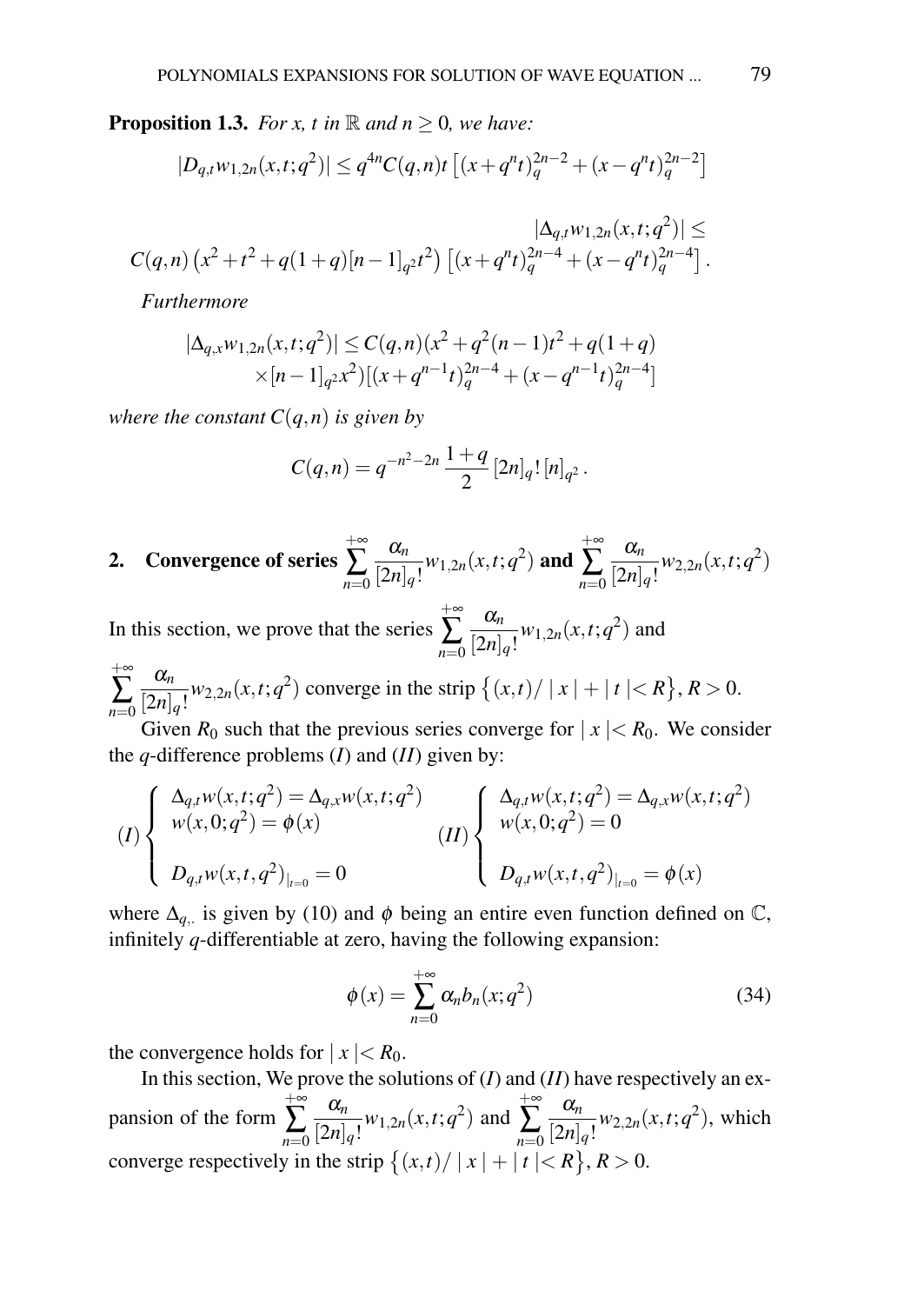**Theorem 2.1.** Let  $(\alpha_n)_n$  be a sequence of real or complex numbers such that *the series*  $\sum \alpha_n b_n(x; q^2)$  *converge for any sequence of real or complex numbers, for all*  $|x| < R_0$ *. Then:* 

*i) the series*

$$
\sum_{n=0}^{+\infty} \frac{\alpha_n}{[2n]_q!} w_{1,2n}(x,t;q^2)
$$
 (35)

*is solution of the q-problem (I) in the strip*  $\{(x,t) / |x| + |t| < R_0\}$  and *converges uniformly in any compact subset of this strip.*

*ii) the series*

$$
\sum_{n=0}^{+\infty} \frac{\alpha_n}{[2n]_q!} w_{2,2n}(x,t;q^2)
$$
 (36)

*is the solution of the q-problem (II) in the strip*  $\{(x,t) / |x| + |t| < R_0\}$ *and converges uniformly in any compact subset of this strip.*

*Proof.* Given  $R_1 < R_0$  and  $K = \{(x,t) / |x| + |t| < R_1\}$ , then for all  $(x,t)$  in *K*,  $|x + q^n t| < R_1$  and  $|x - q^n t| < R_1$ . Furthermore, the fact that  $+$ ∞ ∑ *n*=0  $\alpha_n b_n(x;q^2)$ converges for  $|x| < R_0$  implies that there exist  $M > 0$  such that

$$
|\alpha_n| \leq \frac{M}{q^{-n^2} [2n]_q! R_1^{2n}}.\tag{37}
$$

The Proposition 1.2, give

$$
\left|\sum_{n=0}^{+\infty}\frac{\alpha_n}{[2n]_q!}w_{1,2n}(x,t;q^2)\right|\leq \frac{M}{2}\sum_{n=0}^{+\infty}\frac{1}{R_1^{2n}}[(x+q^nt)_q^{2n}+(x-q^nt)_q^{2n}].
$$

Hence, the convergence of the last series holds for all  $(x, t)$  in *K* then  $+$ ∞ ∑ *n*=0 α*n*  $\frac{a_n}{[2n]_q!}$  *w*<sub>1,2*n*</sub>(*x*,*t*;*q*<sup>2</sup>) converges uniformly in any compact subset of *K* to  $w(x,t;q^2)$  and we have

$$
\lim_{t \to 0} w(x,t) = \phi(x). \tag{38}
$$

Now using Proposition 1.3, we can deduce easily that  $+$ ∞ ∑ *n*=0  $\frac{\alpha_n}{[2n]_q!}D_{q,t}w_{1,2n}(x,t;q^2)$ converges uniformly in any compact subset of *K* with  $D_{q,t}w(x,t;q^2)$  as sum and

$$
\lim_{t \to 0} D_{q,t} w(x,t;q^2) = 0.
$$
\n(39)

So i) is then proved.

To prove ii), we proceed with the same way.

$$
\qquad \qquad \Box
$$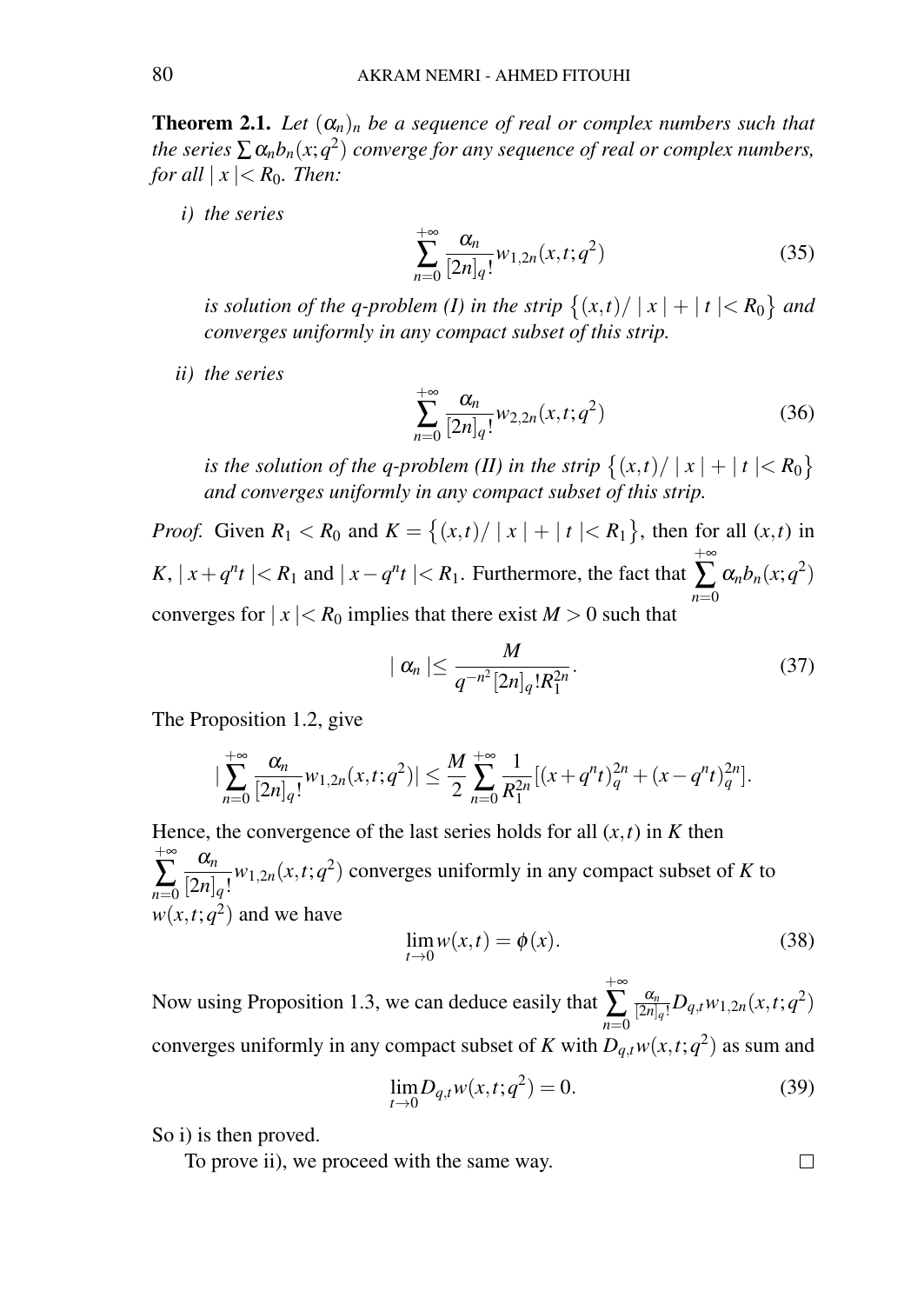Acknowledgment. The authors would like to thank the Board of Editors for their helpful comments. They are thankful to the anonymous reviewer for the helpful remarks, valuable comments and suggestions.

#### **REFERENCES**

- [1] W. H. Abdi, *On q-Laplace transforms*, Proc. Nat. Acad. Sc (India) 29 (1960), 389– 408.
- [2] M. H. Annaby Z. S. Mansour, *Basic Sturm-Liouville problems*, J. Phys. A 38 (17) (2005), 3775–3797.
- [3] F. Bouzeffour, *q-cosine Fourier Transform and q-Heat Equation*, These d'etat (2009).
- [4] A. Fitouhi M. Hamza F. Bouzeffour, *The q-J*<sup>α</sup> *Bessel function*, J. Approx. Theory 115 (2002), 114–116.
- [5] A. Fitouhi N. Bettaibi K. Brahim, *The Mellin Transform in Quantum Caculus*, Constr. Approx 23 (2006), 305–323.
- [6] A. Fitouhi A. Nemri W. Binous, *On the connection between q-heat and q-wave problems*, to appear.
- [7] G. Gasper M. Rahman, *Basic Hypergeometric series*, Encyclopedia of mathematics and its applications 35, Cambridge University Press, 1990.
- [8] F. H. Jackson, *On q-Definite integrals*, Quart. J. Pure. Appl. Math 41 (1910), 193– 203.
- [9] F. H. Jackson, *On q-Function and certain Difference Operator*, Trans. Royal. Soc. London 46 (1908), 253–281.
- [10] T. H. Koornwinder R.F. Swarttouw, *On q-Analogues of the Fourier and Hankel transforms*, Trans. Amer. Math. Soc. 333 (1992), 445–461.
- [11] V. G. Kac P. Cheeung, *Quantum calculus*, Universitext, Springer-Verlag, New York, 2002.
- [12] R. F. Swarttouw, *The Hahn–Exton q-Bessel Function*, Ph. D. Thesis, Delft Technical University, 1992.